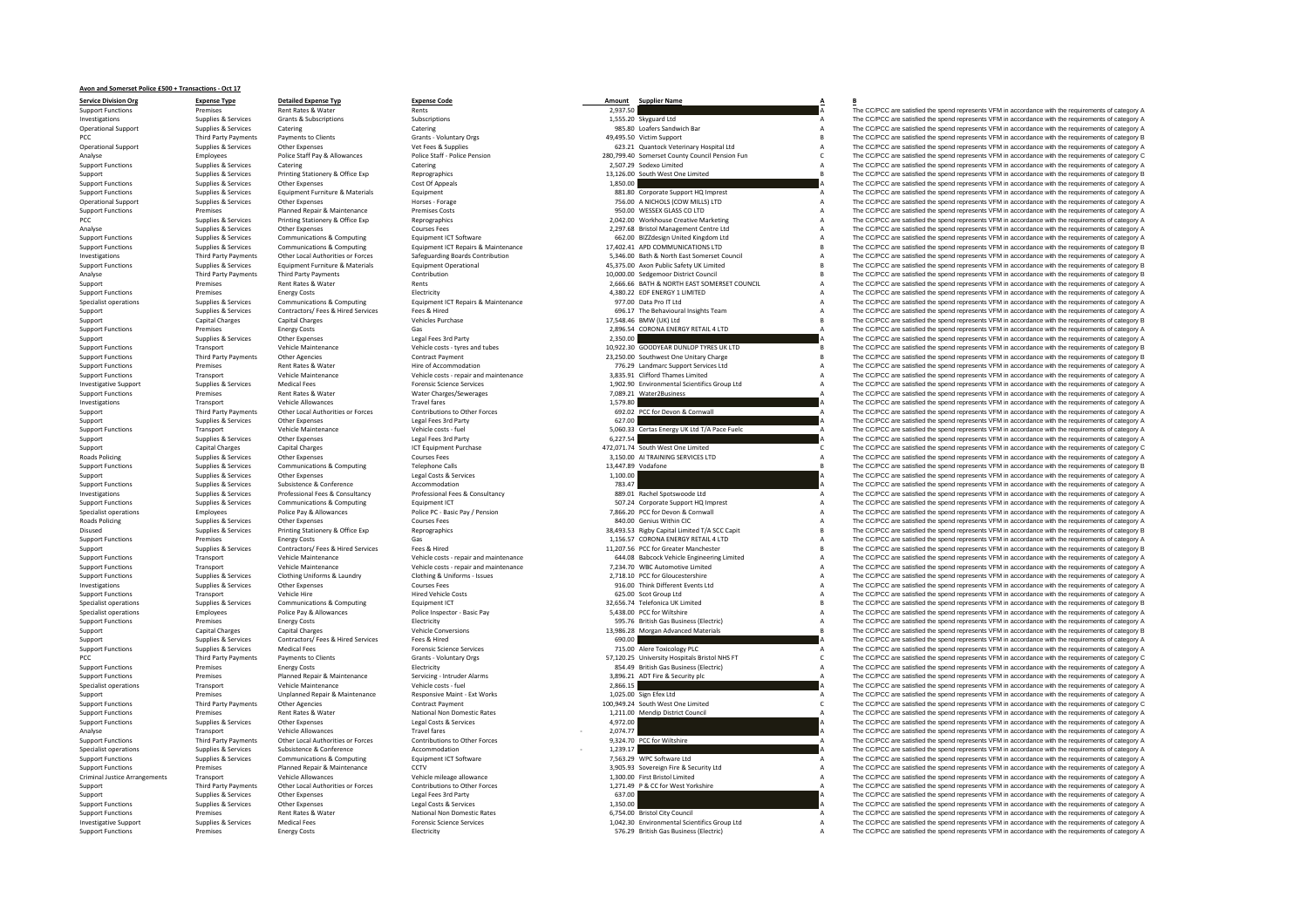PCC Premises Roads Policing PCC Third Party Payments Local Policing **Local Policing** Roads Policing

Support Functions Transport Vehicle Maintenance Vehicle Costs ‐ repair and maintenance<br>
Support Functions 740.15 Supplies & Services Medical Fees Premiers Science Services Rates &Support Functions<br>Support Functions Premises Permises Planned Repair & Maintenance Planned Maint • Mechanical Plant 800.00 ABM<br>Support Functions Supplies & Services Communications & Computing Equipment ICT Repairs & Mainte

|                             | 1.100.00 SJH BUTLER                                                        | Α        |
|-----------------------------|----------------------------------------------------------------------------|----------|
|                             | 550.00 Hands Free Computing Ltd                                            | A<br>A   |
|                             | 1,152.00 WESSEX GLASS CO LTD<br>740.15 BMW (UK) Ltd                        | A        |
|                             | 715.00 Alere Toxicology PLC                                                | A        |
|                             | 550.00 WATERSHED                                                           | A        |
|                             | 6,357.58 PCC for Gloucestershire                                           | A        |
|                             | 2,873.00 Level Peaks Associates Limited                                    | A        |
|                             | 1,160.33 Fox Moving and Storage                                            | A        |
|                             | 2,110.00 Internet Videocommunications Ltd                                  | A        |
|                             | 2,084.00 Basware Holdings Limited                                          | A        |
|                             | 4,420.27 PCC for Gloucestershire                                           | A        |
|                             | 2,154.56 Vodafone Ltd                                                      | A<br>A   |
|                             | 2,319.36 ADT Fire & Security plc<br>1,300.00 BUCKLEY-LEWIS PARTNERSHIP LTD | A        |
|                             | 1,637.36 South West One Limited                                            | A        |
|                             | 1,250.00 ASSA ABLOY Ltd T/A Traka                                          | A        |
|                             | 800.00 ABM Critical Solutions Limited                                      | A        |
|                             | 11,572.46 Axial Systems Ltd                                                | B        |
|                             | 1,121.93 Banner Group Limited                                              | A        |
| 1,800.00                    |                                                                            | A<br>A   |
|                             | 1,199.00 VIKING ARMS LTD<br>30,072.91 Arval UK Ltd                         | B        |
|                             | 793.22 P & CC for West Yorkshire                                           | A        |
|                             | 916.00 Atlas Clean Air Ltd                                                 | A        |
|                             | 107,382.00 North Somerset Council                                          | c        |
|                             | 745.00 Avon Armour Limited                                                 | A        |
|                             | 900.00 Pyper Property Partnership                                          | A        |
|                             | 3,150.00 AI TRAINING SERVICES LTD                                          | A<br>A   |
| 2,012.90<br>22,421.02       | Skyguard Ltd                                                               | B        |
|                             | 4,471.46 Juice Recruitment Ltd                                             | A        |
| 700.15                      | A H Ball                                                                   | A        |
| 3,567.80                    |                                                                            | A        |
| 1,637.23                    |                                                                            | A        |
| 8,422.26                    | PCC for Devon & Cornwall                                                   | A        |
| 1,904.40                    |                                                                            | A        |
|                             | 82,366.86 The Care Forum<br>5,295.00 Windsor Leardership Trust             | C<br>A   |
|                             | 1,739.50 Heckler & Koch GB NSAF Limited                                    | A        |
| 1,595.00                    | N & S Flooring (Bristol) Ltd                                               | A        |
| 1.080.00                    |                                                                            | A        |
| 1,750.00                    |                                                                            | A        |
| 558.00                      | TOLLGATE HIRE LTD                                                          | A        |
|                             | 11,696.50 TREBLE 5 TREBLE 1 LTD                                            | B        |
|                             | 2,015.22 PCC for Wiltshire                                                 | A<br>A   |
| 787.00                      | 8,269.67 Integral UK Ltd<br>ROYAL MAIL GROUP LTD                           | A        |
|                             | 2,428.00 D & P Painting and Decorations Limi                               | A        |
|                             | 9,200.00 Bath & North East Somerset Council                                | A        |
|                             | 624.00 South Gloucestershire Council                                       | A        |
|                             | 21,615.00 D P Medical Systems Ltd                                          | B        |
|                             | 820.21 Arval UK Ltd                                                        | A        |
| 7,630.73                    | EDF ENERGY 1 LIMITED                                                       | A        |
| 2,350.00                    | 33,474.29 PCC for Gloucestershire                                          | A<br>B   |
|                             | 2,017.42 British Gas Business (Electric)                                   | A        |
|                             | 811,396.50 Blue Light Partnership                                          | C        |
| 1,836.80                    |                                                                            | <b>A</b> |
|                             | 2,809.94 Softcat Limited<br>2,750.00 SEPURA PLC                            | A        |
|                             |                                                                            | A        |
|                             | 1,055.00 CYCLESCHEME LTD                                                   | A        |
| 1.421.40<br>13.905.00       |                                                                            | A<br>B   |
| 1,874.00                    | Avon Armour Limited                                                        | A        |
| 683.72                      |                                                                            | lA       |
| 43.589.00                   | Bath & North East Somerset                                                 | B        |
|                             | 12,913.06 PCC for Gloucestershire                                          | B        |
|                             | 457,419.03 Southwest One Unitary Charge                                    | C        |
|                             | 575.00 JGP Resourcing Ltd                                                  | A        |
|                             | 500.00 Corporate Support Concorde House Im                                 | A<br>B   |
| 19,874.60 RAMAR<br>9,253.60 | South West One Limited                                                     | A        |
|                             | 6,767.01 Bristol Diocesan Board of Finance L                               | A        |
| 1.142.81                    | Sabio Limited                                                              | A        |
| 1,650.00                    |                                                                            | A        |
| 593.44                      | Arval UK Ltd                                                               | A        |
| 10,000.00                   |                                                                            | B        |
|                             |                                                                            |          |
| 520.00                      | AI TRAINING SERVICES LTD                                                   | A        |
| 525.00<br>4,219.50          | SOUTH SOMERSET DISTRICT COUNCIL                                            | A<br>A   |

Support Premises Planned Repair & Maintenance Grounds Maintenance Grounds Maintenance 1,100.00 SJH BUTLER A The CC/PCC are satisfied the spend represents VFM in accordance with the requirements of category A SSLO and SSLO Support Functions Supplies Services Contractors/ Fees Support Free Computing League of Computing League and the spend represents Free COPC are satisfied the spend represents VFM in accordance with the requirements of categ Specialist operations Premises Planned Repair & Maintenance Premises Costs 1,152.00 WESSEX COLTD A The CC/PCC are satisfied the spend represents VFM in accordance with the requirements of category A The CC/PCC are satisfie The CC/PCC are satisfied the spend represents VFM in accordance with the requirements of category A Supplies & Services Medical Fees **Functions Supplies A The Support Functions Containers** of Containers of category A The CC/PCC are satisfied the spend represents VFM in accordance with the requirements of category A er Hire of Accommodation 550.000 WATERSHED A The OPCO SAND A The COPC are satisfied the Spend represents VFM in accordance with the requirements of category A The COPC are satisfied the spend represents VFM in accordance w Fundances Police Pay & Allowances Police Philip Pay & Allowances Police Chief Inspector - Basic Pay / Nat ins / Pen 6357.58 PCC for Glourestershire Assessment Assessment Device and the COPCC are satisfied the spend represe Contage of the Contage of the Contage of the Contage of Contage of Contage of Contage Change in the Contage of Contage of Contage of Contage of Contage of Contage of Contage of Contage of Contage of Contage of Contage of C Support Functions Premises Planned Repair & Maintenance Alterations to Buildings A The CC-PCC are satisfied the spend represents VFM in accordance with the requirements of category A The CC-PCC are satisfied the spend repr Superialist negative contrast contrast contrast contrast contrast contrast contrast contrast contrast contrast contrast contrast contrast contrast contrast contrast contrast contrast contrast contrast contrast contrast con Supplies & Services Communications & Computing Equipment ICT Repairs & Maintenance 2084.00 Basware Holdings Limited May are the COPCC are satisfied the spend represents VFM in accordance with the requirements of category A Support Employees Police Pay & Allowances Police Sergeant - Basic Pay / Pension 4,420.27 PCC for Gloucestershire A The CC/PCC are satisfied the spend represents VFM in accordance with the requirements of category A Supplie Support Functions Supplies & Services Communications & Computing Telephone Calls 2,154.56 Vodafone Ltd A The CC/PCC are satisfied the spend represents VFM in accordance with the requirements of category A Support Functions Examples Planned Repair & Maintenance Intruder Alarms Intrustructure Alarms 2,319.36 ADT Fire & Security plc A The CC/PCC are satisfied the spend represents VFM in accordance with the requirements of category A Capital Cha Support Capital Charges Capital Charges Capital Charges Capital Charges Construction at Conversion Fees 1,300.00 BUCKLEY⊢LEWIS PARTNERSHIP LTD A The CC/PCC are satisfied the spend represents VFM in accordance with the re Support Functions Supplies & Services Communications & Computing Equipment ICT Equipment ICT 1,637.36 South West One Limited A The CC/PCC are satisfied the spend represents VFM in accordance with the requirements of catego The CC/PCC are satisfied the spend represents VFM in accordance with the requirements of category A The CC/PCC are satisfied the spend represents VFM in accordance with the requirements of category A Supplies & Services Communications & Computing Equipment ICT Repairs & Maintenance 11,572.46 Axial Systems Ltd Maintenance Burgeon Burgeon Banner COPCC are satisfied the spend represents VFM in accordance with the requirem Specialist operations Supplies & Services Equipment Furniture & Materials Equipment 1,121.93 Banner Group Limited A The CC/PCC are satisfied the spend represents VFM in accordance with the requirements of category A Suppli Support Functions Contract Contract Contract Punctions and the expenses and the contract expenses Reimbursements • Medical 1,800.00 A The CC/PCC are satisfied the spend represents VFM in accordance with the requirements of Support Functions Supplies & Services Equipment Furniture & Materials Equipment Operational 1,199.00 VIKING ARMS LTD A The CC/PCC are satisfied the spend represents VFM in accordance with the requirements of category A Sup Support Functions Transport Functions Transport Functions Transport Constructions Constructions and the Support Transport Constructions of the Support of the Support of the Support of the Support of the Support of the Supp Thin that the control of the controllation of the controllation of the controllation of the controllation of the controllation of the controllation of the controllation of the controllation of the controllation of the cont output on the Supplies & Services Equipment Funture & Materials Equipment Repairs & Maintenance of the Support Public and the COPCC are satisfied the spend represents VFM in accordance with the requirements of category A<br>S Premises Rent Rates & Water National Non Domestic Rates 107,382.00 North Somerset Council C The CC/PCC are satisfied the spend represents VFM in accordance with the requirements of category C Category Construction & Conver Support Capital Charges Capital Charges Capital Charges Capital Charges Capital Charges Capital Charges Capital Charges Capital Charges Capital Charges Capital Charges Capital Charges Capital Charge Capital Charges Capital Premises Rent Rates & Water Landlords Service Charge Support A Support Partnership A The CC/PCC are satisfied the spend represents VFM in accordance with the requirements of category A Support Partnership A The CC/PCC are Policing Supplies Alexander Courses Courses Courses Courses Courses Courses Courses Courses Courses Courses Courses Courses Courses Courses Courses Courses Courses Courses Courses Courses Courses Courses Courses Courses Co Investigations Supplies & Services Grants & Subscriptions Subscriptions Subscriptions Subscriptions Subscriptions Subscriptions and the Subscriptions of the Subscriptions of the COLOS of the Subscriptions of Category A The COPC CORPORT SUPPORT SUPPORT SUPPORT SUPPORT SUPPORT SUPPORT SUPPORT SUPPORT SUPPORT SUPPORT SUPPORT SUPPORT SUPPORT SUPPORT SUPPORT SUPPORT SUPPORT SUPPORT SUPPORT SUPPORT SUPPORT SUPPORT SUPPORT SUPPORT SUPPORT SUPPORT S Support Functions Supplies & Services Contractors/ Fees & Hired Fees & Hired 4,471.46 Juice Recruitment Ltd A The CC/PCC are satisfied the spend represents VFM in accordance with the requirements of category A The CC/PCC a Operational Support Supplies & Services Other Expenses Horses Expenses Horses Expenses Horses Expenses Horses Light A H Ball A The CC/PCC are satisfied the spend represents VFM in accordance with the requirements of catego Analyse Transport Vehicle Allowances Travel fares Travel fares 3,57.80 A The CC/PCC are satisfied the spend represents VFM in accordance with the requirements of category A Support Supplies & Services Other Expenses Legal Fees 3rd Party 1,637.23 1,637.23 A The CC/PCC are satisfied the spend represents VFM in accordance with the requirements of category A Specialist operations Employees Police Overtime Police Pay - Overtime Police Pay - Overtime 8,422.26 PCC for Devon & Cornwall A The CC/PCC are satisfied the spend represents VFM in accordance with the requirements of categ Supplies & Supplies Support Other Expenses Legal Costs & Services Legal Costs & Services 2008 Costs 2008 2008 A The CC/PCC are satisfied the spend represents VFM in accordance with the requirements of category A Creat Cost Third Party Payments Payments to Clients Grants Voluntary Orgs 82,366.86 The Care Forum C The CC/PCC are satisfied the spend represents VFM in accordance with the requirements of category C Grants - Voluntary Orgs 82,366 Support Supplies Support Support Support Support Support Support Support Support Support Support Support Support Support Support Support Support Support Support Support Support Support Support Support Support Support Suppo Support Capital Charges Capital Charges Capital Charges Capital Charges Other Plant & Equipment 1,739.50 Heckler & Koch GB NSAF Limited A The CC/PCC are satisfied the spend represents VFM in accordance with the requirement Support Capital Charges Capital Charges Capital Charges Construction & Conversion Works 1,595.00 N & S Flooring (Bristol) Ltd A The CC/PCC are satisfied the spend represents VFM in accordance with the requirements of categ Support Functions Employees Indirect Employee Expenses Reimbursements - Medical 1,080.00 A The CC/PCC are satisfied the spend represents VFM in accordance with the requirements of category A The CC/PCC are satisfied the Support Supplies & Services Other Expenses Legal Costs & Services Legal Costs & Services Legal Costs & Services 1,750.00 A The CC/PCC are satisfied the spend represents VFM in accordance with the requirements of category A Analyse Transport Vehicle Hire Hired Vehicle Costs Fired Vehicle Costs 558.00 TOLLGATE HIRE LTD A The CC/PCC are satisfied the spend represents VFM in accordance with the requirements of category A The CARC Are a spend rep Policing Third Party Payments Third Party Payments Contribution 11,696.50 TREBLE 5 TREBLE 1 LTD B The CC/PCC are satisfied the spend represents VFM in accordance with the requirements of category B Specialist operations Employees Police Overtime Police Sergeant - Overtime Police Sergeant - Overtime Police Sergeant - Overtime 2,015.22 PCC for Wiltshire A The CC/PCC are satisfied the spend represents VFM in accordance Support Functions Premises Planned Repair & Maintenance Repairs & Maint General 8,269.67 Integral UK Ltd A The CC/PCC are satisfied the spend represents VFM in accordance with the requirements of category A Support Functio Support Functions Supplies & Services Printing Stationery & Office Exp Postage Prostage Printing Postage Printing Stationers of Category A The CC/PCC are satisfied the spend represents VFM in accordance with the requiremen 1999 Premises Unplanned Repair & Maintenance Mesponsive Maint-Redecorations and the CALOG DRA Painting and Decorations Limi American CALOG ARE The COPCC are satisfied the spend represents VFM in accordance with the require Investigations Third Party Payments Other Local Authorities or Forces Safeguarding Boards Contribution 9,200.00 Bath & North East Somerset Council A The CC/PCC are satisfied the spend represents VFM in accordance with the requirements of category A Support Capital Charges Capital Charges Capital Charges Capital Charges Capital Charges Capital Charges Capital Charges Capital Charges Capital Charges Capital Charges Capital Charges Capital Charges Capital Charges Capita Support Functions Supplies & Services Contractors/ Fees & Hired Services Fees & Hired Fees & Hired Services Fees & Hired Proceedia Develop Develops 21,615.00 D P Medical Systems Ltd B The CC/PCC are satisfied the spend rep Support Functions Transport Vehicle Maintenance Vehicle costs ‐ fuel Vehicle costs ‐ fuel 820.21 Arval UK Ltd A The CC/PCC are satisfied the spend represents VFM in accordance with the requirements of category A The CC/PCC Support Premises Energy Costs Energy Costs Electricity Financial Cost of Appeals and the COSTS EDF ENERGY 1 LIMITED A The CC/PCC are satisfied the spend represents VFM in accordance with the requirements of category A Cost Support Functions Supplies & Services Other Expenses Cost Of Appeals Cost Of Appeals Cost Of Appeals Cost Of Appeals 2,350.00 A The CC/PCC are satisfied the spend represents VFM in accordance with the requirements of categ The CC/PCC are satisfied the spend represents VFM in accordance with the requirements of category B Support Functions Premises Energy Costs Energy Costs Electricity Electricity 2,017.42 British Gas Business (Electric) A The CC/PCC are satisfied the spend represents VFM in accordance with the requirements of category A .<br>Support Premises Rent Rates & Water Premises Leases 811,396.50 Blue Light Partnership C The CC/PCC are satisfied the spend represents VFM in accordance with the requirements of category C Supplies & Services Other Expenses Legal Fees 3rd Party Legal Fees 3rd Party 1,836.80 A The CC/PCC are satisfied the spend represents VFM in accordance with the requirements of category A Category A The CC/PCC are satisfie Capital Charges Capital Charges 2,2000 Capital Charges 2,209-94 Softcat Limited 2,809-94 Softcat Limited A The CC/PCC are satisfied the spend represents VFM in accordance with the requirements of category A Capital Charges Support Capital Charges Capital Charges Capital Charges Capital Charges ICT Equipment Purchase 2,750.00 SEPURA PLC 2,750.00 SEPURA PLC A The CC/PCC are satisfied the spend represents VFM in accordance with the requirements Supplies & Services Contractors/ Fees & Hired Services Fees & Hired Hired Services Contractors Fees & Hired 1,055.00 CYCLESCHEME LTD A The CC/PCC are satisfied the spend represents VFM in accordance with the requirements o Support Supplies & Services Other Expenses Legal Costs & Services 1,421.40 A The CC/PCC are satisfied the spend represents VFM in accordance with the requirements of category A Support Costs and Contact Contact Costs and C Supplies Services Other Expenses Legal Costs Services 13,905.00 B The COPC are satisfied the spend represents VFM in accordance with the requirements of category B The COPC are satisfied the spend represents VFM in accorda support Premises Planned Repair & Maintenance Security 1,874.00 Avon Armour Limited A The CC/PCC are satisfied the spend represents VFM in accordance with the requirements of category A The CC/PCC are satisfied the spend r Specialist operations Supplies & Services Subsistence Subsistence Accommodation Accommodation Accommodation 683.72 A The CC/PCC are satisfied the spend represents VFM in accordance with the requirements of category A<br>Suppo Support Functions Premises Rent Rates & Water National Non Domestic Rates 43,589.00 Bath & North East Somerset B The CC/PCC are satisfied the spend represents VFM in accordance with the requirements of category B Police Pa Specialist operations Employees Police Pay & Allowances Police Chief Inspector - Basic Pay/pension/Nat ins 12,913.06 PCC for Gloucestershire Basic Pay and The COPCC are satisfied the spend represents VFM in accordance with Support Functions Third Party Payments Other Agencies Contract Payment Contract Payment 457,419.03 Southwest One Unitary Charge C The CC/PCC are satisfied the spend represents VFM in accordance with the requirements of cat PCC Supplies Burices Printing Stationery & Office Exp Advertising (not recruitment) 575.00 JGP Resourcing Ltd A The CC/PCC are satisfied the spend represents VFM in accordance with the requirements of category A The CAPCC Policing Subsistence Subsistence Subsistence Subsistence Hospitality Hospitality Subsistence Hospitality Subsistence House In Subsistence of House In Subsistence A Subsistence House In A The COPCC are satisfied the spend r Support Capital Charges Capital Charges Vehicle Conversions Vehicle Conversions Capital Charges Vehicle Conversions 19,874.60 RAMAR B The CC/PCC are satisfied the spend represents VFM in accordance with the requirements of Support Functions Supplies & Services Communications & Computing Equipment ICT examples Computing Computing Equipment ICT examples and the spend of the spend of Finance Limited A The CC/PCC are satisfied the spend represen Supplies & Services Contractors/Fees & Hired Services Fees & Hired Hired Persis Network (1976) (1976) A The COPCC are satisfied the specific end of category A The COPCC are satisfied the specific ending the requirements of Support Capital Charges Capital Charges ICT Equipment Purchase 1,142.81 Sabio Limited A The CC/PCC are satisfied the spend represents VFM in accordance with the requirements of category A Support Supplies & Services Other Expenses Legal Fees 3rd Party Legal Fees 3rd Party 1,650.00 A The CC/PCC are satisfied the spend represents VFM in accordance with the requirements of category A Cup in the Support Functio Support Functions Transport Vehicle Maintenance Vehicle costs -fuel Vehicle costs -fuel Vehicle costs -fuel of the COLOC Care of The CC/PCC are satisfied the spend represents VFM in accordance with the requirements of cate Supplies & Services Other Expenses Support Support Other Support Other Support Other Payment of Claims and Party Courses Payment of Claims - 3rd Party 10,000.00 B The CC/PCC are satisfied the spend represents VFM in accord Policing Supplies & Services Other Expenses Courses Fees 520.00 AI TRAINING SERVICES LTD A The CC/PCC are satisfied the spend represents VFM in accordance with the requirements of category A Support Functions Supplies & Services Other Expenses Support Functions Support Functions Support Functions Support Functions Support Functions Support Functions Support Functions Support Functions Support Functions Support Support Functions Premises Rent Rates & Water Rents Rents Rents Rents Rents Rents Rents Rents Rents Rents Rents Rents Rents A The CC/PCC are satisfied the spend represents VFM in accordance with the requirements of categor The CC/PCC are satisfied the spend represents VFM in accordance with the requirements of category A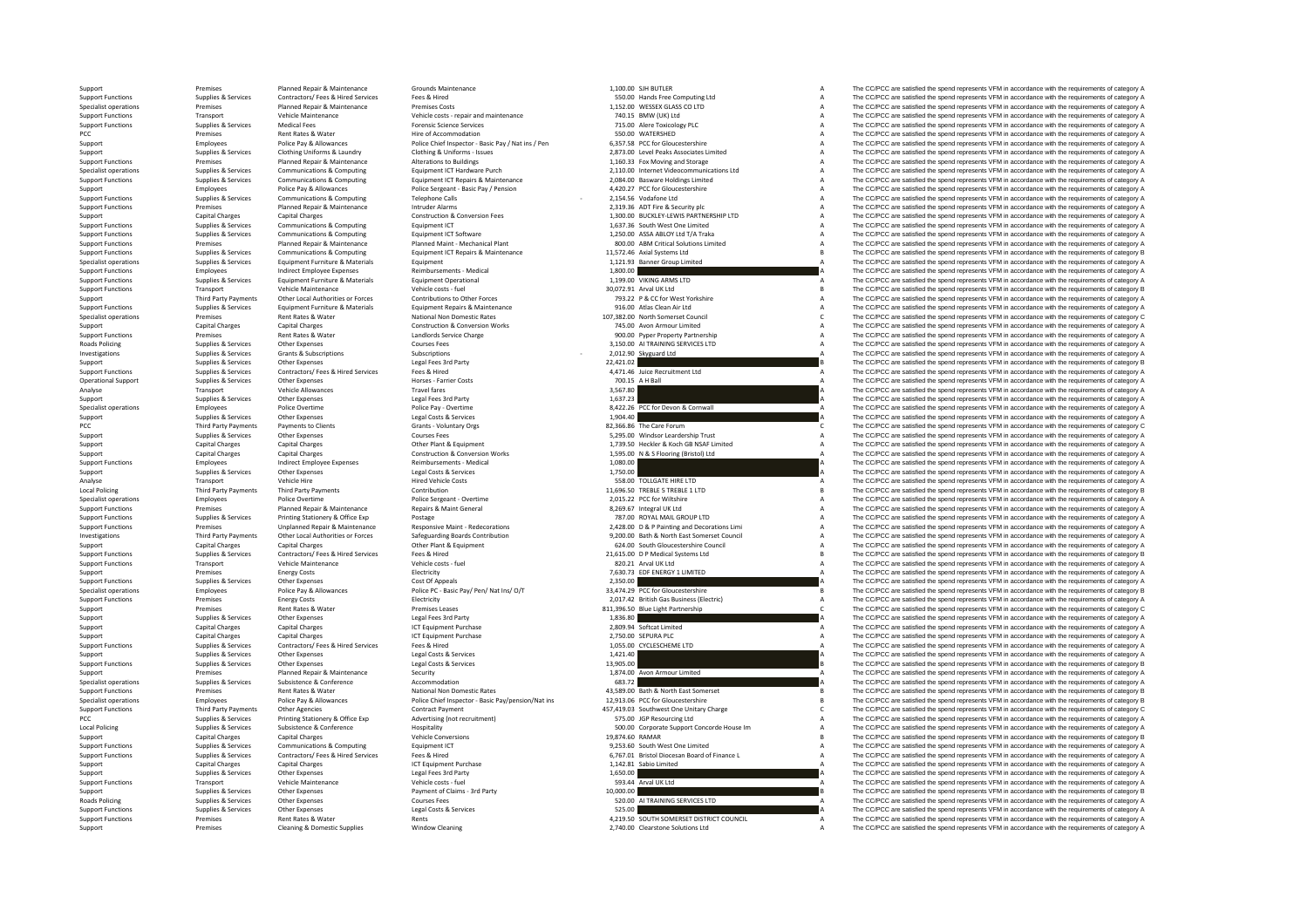| Specialist operations<br>Specialist operations       | Premises<br>Supplies & Services                  | <b>Cleaning &amp; Domestic Supplies</b><br>Contractors/ Fees & Hired Services | <b>Cleaning Charges</b><br>Fees & Hired                          |           | 165.336.06 Sodexo Limited<br>600.00 Resilience SW Ltd                                    | $\mathsf{C}$<br>А | The CC/PCC are satisfied the spend represents VFM in accordance with the requirements of category C<br>The CC/PCC are satisfied the spend represents VFM in accordance with the requirements of category A |
|------------------------------------------------------|--------------------------------------------------|-------------------------------------------------------------------------------|------------------------------------------------------------------|-----------|------------------------------------------------------------------------------------------|-------------------|------------------------------------------------------------------------------------------------------------------------------------------------------------------------------------------------------------|
|                                                      |                                                  |                                                                               |                                                                  |           |                                                                                          |                   |                                                                                                                                                                                                            |
| Investigations                                       | Supplies & Services                              | <b>Grants &amp; Subscriptions</b>                                             | Subscriptions                                                    |           | 1,039.20 Vodafone Corporate Limited                                                      | $\overline{A}$    | The CC/PCC are satisfied the spend represents VFM in accordance with the requirements of category A                                                                                                        |
| <b>Support Functions</b>                             | Transport                                        | Vehicle Maintenance                                                           | Vehicle costs - commissioning                                    |           | 1.090.00 TGS (UK) Ltd T/A TGS Group                                                      | $\overline{A}$    | The CC/PCC are satisfied the spend represents VFM in accordance with the requirements of category A<br>The CC/PCC are satisfied the spend represents VFM in accordance with the requirements of category B |
| PCC<br><b>Support Functions</b>                      | Third Party Payments<br>Supplies & Services      | Payments to Clients<br><b>Communications &amp; Computing</b>                  | Grants - Voluntary Orgs<br>Equipment ICT Repairs & Maintenance   |           | 37,147.25 Barnardos<br>38,016.00 Solution Profiling Ltd                                  | $\mathbf{R}$      | The CC/PCC are satisfied the spend represents VFM in accordance with the requirements of category B                                                                                                        |
| Investigations                                       | Supplies & Services                              | <b>Grants &amp; Subscriptions</b>                                             | Subscriptions                                                    |           | 1,814.40 Skyguard Ltd                                                                    |                   | The CC/PCC are satisfied the spend represents VFM in accordance with the requirements of category A                                                                                                        |
| Support                                              | Supplies & Services                              | Other Expenses                                                                | Legal Fees 3rd Party                                             | 2,048.50  |                                                                                          |                   | The CC/PCC are satisfied the spend represents VFM in accordance with the requirements of category A                                                                                                        |
| Support                                              | Supplies & Services                              | Equipment Furniture & Materials                                               | Equipment                                                        | 3,420.00  |                                                                                          |                   | The CC/PCC are satisfied the spend represents VFM in accordance with the requirements of category A                                                                                                        |
| Support                                              | Supplies & Services                              | Communications & Computing                                                    | Equipment ICT Software                                           |           | 925.46 Guidance Software Inc                                                             |                   | The CC/PCC are satisfied the spend represents VFM in accordance with the requirements of category A                                                                                                        |
| <b>Support Functions</b>                             | Premises                                         | Planned Repair & Maintenance                                                  | Planned Maint - Roof repairs                                     |           | 794.00 Romac Building Contractors Ltd                                                    | $\overline{A}$    | The CC/PCC are satisfied the spend represents VFM in accordance with the requirements of category A                                                                                                        |
| <b>Support Functions</b>                             | Premises                                         | Rent Rates & Water                                                            | National Non Domestic Rates                                      |           | 2,202.00 Bath & North East Somerset                                                      |                   | The CC/PCC are satisfied the spend represents VFM in accordance with the requirements of category A                                                                                                        |
| <b>Support Functions</b>                             | Supplies & Services                              | Clothing Uniforms & Laundry                                                   | Clothing & Uniforms - Issues                                     |           | 2,527.60 Robinson Healthcare Ltd                                                         |                   | The CC/PCC are satisfied the spend represents VFM in accordance with the requirements of category A                                                                                                        |
| <b>Support Functions</b>                             | Premises                                         | Rent Rates & Water                                                            | National Non Domestic Rates                                      |           | 1.305.00 Mendip District Council                                                         |                   | The CC/PCC are satisfied the spend represents VFM in accordance with the requirements of category A                                                                                                        |
| Specialist operations                                | Supplies & Services                              | Subsistence & Conference                                                      | Accommodation                                                    | 612.50    |                                                                                          |                   | The CC/PCC are satisfied the spend represents VFM in accordance with the requirements of category A                                                                                                        |
| Analyse                                              | Supplies & Services                              | Other Expenses<br>Other Expenses                                              | <b>Courses Fees</b>                                              |           | 1,200.00 Catch a Rainbow Ltd                                                             |                   | The CC/PCC are satisfied the spend represents VFM in accordance with the requirements of category A                                                                                                        |
| Investigations<br><b>Investigative Support</b>       | Supplies & Services<br>Supplies & Services       | <b>Medical Fees</b>                                                           | Legal Costs & Services<br><b>Forensic Science Services</b>       | 904.00    | 74,619.55 Orchid Cellmark Ltd                                                            |                   | The CC/PCC are satisfied the spend represents VFM in accordance with the requirements of category A<br>The CC/PCC are satisfied the spend represents VFM in accordance with the requirements of category C |
| <b>Support Functions</b>                             | Premises                                         | Rent Rates & Water                                                            | Rents                                                            |           | 5,375.00 SOMERSET COUNTY COUNCIL                                                         | $\Delta$          | The CC/PCC are satisfied the spend represents VFM in accordance with the requirements of category A                                                                                                        |
| <b>Support Functions</b>                             | <b>Capital Charges</b>                           | Canital Charges                                                               | <b>Vehicle Conversions</b>                                       |           | 43,220.85 Ford Motor Company Limited                                                     |                   | The CC/PCC are satisfied the spend represents VFM in accordance with the requirements of category B                                                                                                        |
| <b>Support Functions</b>                             | Premises                                         | Rent Rates & Water                                                            | Rents                                                            | 7.500.00  |                                                                                          |                   | The CC/PCC are satisfied the spend represents VFM in accordance with the requirements of category A                                                                                                        |
| <b>Support Functions</b>                             | Supplies & Services                              | Subsistence & Conference                                                      | Accommodation                                                    | 1,224.38  |                                                                                          |                   | The CC/PCC are satisfied the spend represents VFM in accordance with the requirements of category A                                                                                                        |
| <b>Investigative Support</b>                         | Supplies & Services                              | Medical Fees                                                                  | <b>Enrensic Science Services</b>                                 |           | 1.000.00 Dr Richard Badcock                                                              |                   | The CC/PCC are satisfied the spend represents VFM in accordance with the requirements of category A                                                                                                        |
| <b>Support Functions</b>                             | Supplies & Services                              | Equipment Furniture & Materials                                               | <b>Equipment Operational</b>                                     |           | 602.00 PRO-TECT SAFETY SIGNS                                                             |                   | The CC/PCC are satisfied the spend represents VFM in accordance with the requirements of category A                                                                                                        |
| Support                                              | Supplies & Services                              | Other Expenses                                                                | Legal Fees 3rd Party                                             | 1,521.49  |                                                                                          |                   | The CC/PCC are satisfied the spend represents VFM in accordance with the requirements of category A                                                                                                        |
| Support                                              | Supplies & Services                              | Other Expenses                                                                | Legal Costs & Services                                           | 1,711.20  |                                                                                          |                   | The CC/PCC are satisfied the spend represents VFM in accordance with the requirements of category A                                                                                                        |
| <b>Support Functions</b>                             | <b>Capital Charges</b>                           | <b>Capital Charges</b>                                                        | Vehicles Purchase                                                |           | 36,292.86 Ford Motor Company Limited                                                     |                   | The CC/PCC are satisfied the spend represents VFM in accordance with the requirements of category B                                                                                                        |
| <b>Support Functions</b><br>PCC.                     | Premises<br><b>Third Party Payments</b>          | Rent Rates & Water<br>Payments to Clients                                     | National Non Domestic Rates<br>Grants - Voluntary Orgs           |           | 9.960.00 Taunton Deane Borough Council<br>16,215.00 Next Link                            |                   | The CC/PCC are satisfied the spend represents VFM in accordance with the requirements of category A<br>The CC/PCC are satisfied the spend represents VFM in accordance with the requirements of category B |
| <b>Support Functions</b>                             | Premises                                         | Rent Rates & Water                                                            | National Non Domestic Rates                                      |           | 640.00 Taunton Deane Borough Council                                                     |                   | The CC/PCC are satisfied the spend represents VFM in accordance with the requirements of category A                                                                                                        |
| <b>Support Functions</b>                             | Supplies & Services                              | Equipment Furniture & Materials                                               | <b>Equipment Operational</b>                                     |           | 3.961.00 GMK Itd                                                                         |                   | The CC/PCC are satisfied the spend represents VFM in accordance with the requirements of category A                                                                                                        |
| <b>Support Functions</b>                             | Transport                                        | Vehicle Maintenance                                                           | Vehicle costs - fuel                                             |           | 32,087.62 Arval UK Ltd                                                                   |                   | The CC/PCC are satisfied the spend represents VFM in accordance with the requirements of category B                                                                                                        |
| Analyse                                              | Supplies & Services                              | Equipment - Consumables                                                       | Equipment - Consumables                                          |           | 528.00 SELECTAMARK SECURITY SYSTEMS PLC                                                  |                   | The CC/PCC are satisfied the spend represents VFM in accordance with the requirements of category A                                                                                                        |
| <b>Support Functions</b>                             | Supplies & Services                              | Other Expenses                                                                | Courses Fees                                                     |           | 1,240.00 PGI Cyber Academy                                                               |                   | The CC/PCC are satisfied the spend represents VFM in accordance with the requirements of category A                                                                                                        |
| Specialist operations                                | Supplies & Services                              | Other Expenses                                                                | <b>Courses Fees</b>                                              |           | 6,000.00 KINGS COLLEGE LONDON                                                            |                   | The CC/PCC are satisfied the spend represents VFM in accordance with the requirements of category A                                                                                                        |
| Support                                              | Supplies & Services                              | Other Expenses                                                                | Legal Fees 3rd Party                                             | 2,500.00  |                                                                                          |                   | The CC/PCC are satisfied the spend represents VFM in accordance with the requirements of category A                                                                                                        |
| <b>Support Functions</b>                             | Employees                                        | Indirect Employee Expenses                                                    | Training - Course Fees                                           | 2,245.83  |                                                                                          |                   | The CC/PCC are satisfied the spend represents VFM in accordance with the requirements of category A                                                                                                        |
| Support                                              | Supplies & Services                              | Other Expenses                                                                | <b>Courses Fees</b>                                              |           | 1,975.00 Capita Business Services Ltd                                                    | $\overline{A}$    | The CC/PCC are satisfied the spend represents VFM in accordance with the requirements of category A                                                                                                        |
| <b>Support Functions</b><br><b>Support Functions</b> | Premises<br>Premises                             | Rent Rates & Water<br><b>Energy Costs</b>                                     | National Non Domestic Rates<br>Electricity                       |           | 7,299.00 Bristol City Council<br>1,743.27 British Gas Business (Electric)                | $\overline{A}$    | The CC/PCC are satisfied the spend represents VFM in accordance with the requirements of category A<br>The CC/PCC are satisfied the spend represents VFM in accordance with the requirements of category A |
| Support                                              | Supplies & Services                              | Communications & Computing                                                    | <b>Telephone Calls</b>                                           | 3,472.20  |                                                                                          |                   | The CC/PCC are satisfied the spend represents VFM in accordance with the requirements of category A                                                                                                        |
| <b>Support Functions</b>                             | Premises                                         | Rent Rates & Water                                                            | Landlords Service Charge                                         |           | 2,022.08 GVA Grimley Ltd Client A/C re                                                   |                   | The CC/PCC are satisfied the spend represents VFM in accordance with the requirements of category A                                                                                                        |
| Support                                              | Supplies & Services                              | Other Expenses                                                                | Legal Fees 3rd Party                                             | 9,000.00  |                                                                                          |                   | The CC/PCC are satisfied the spend represents VFM in accordance with the requirements of category A                                                                                                        |
| <b>Support Functions</b>                             | Supplies & Services                              | Communications & Computing                                                    | Equipment ICT Software                                           |           | 2,100.00 Recipero Ltd                                                                    |                   | The CC/PCC are satisfied the spend represents VFM in accordance with the requirements of category A                                                                                                        |
| <b>Support Functions</b>                             | Supplies & Services                              | Other Expenses                                                                | Courses Fees                                                     |           | 1,500.00 University of Portsmouth                                                        | $\mathsf{A}$      | The CC/PCC are satisfied the spend represents VFM in accordance with the requirements of category A                                                                                                        |
| <b>Operational Support</b>                           | Supplies & Services                              | Waste Disposal - Premises                                                     | Equip Rental/Lease Admin                                         |           | 1,206.40 Perrys Recycling Ltd                                                            |                   | The CC/PCC are satisfied the spend represents VFM in accordance with the requirements of category A                                                                                                        |
| <b>Support Functions</b>                             | Premises                                         | Planned Repair & Maintenance                                                  | Repairs & Maint General                                          |           | 590.00 Rentokil Initial Pest Control                                                     |                   | The CC/PCC are satisfied the spend represents VFM in accordance with the requirements of category A                                                                                                        |
| Support                                              | Supplies & Services                              | Other Expenses                                                                | Legal Costs & Services                                           | 11,550.60 |                                                                                          |                   | The CC/PCC are satisfied the spend represents VFM in accordance with the requirements of category B                                                                                                        |
| <b>Support Functions</b>                             | Supplies & Services                              | Professional Fees & Consultancy                                               | Professional Fees & Consultancy                                  |           | 661.00 UK Security Vetting (UKSV)                                                        |                   | The CC/PCC are satisfied the spend represents VFM in accordance with the requirements of category A                                                                                                        |
| Roads Policing<br><b>Support Functions</b>           | Supplies & Services<br>Premises                  | <b>Grants &amp; Subscriptions</b><br>Waste Disposal - Premises                | Subscriptions<br>Waste Disposal - Premises                       |           | 3,000.00 Northgate Public Services (UK) Ltd<br>650.85 SUEZ Recycling and Recovery UK Ltd | $\overline{A}$    | The CC/PCC are satisfied the spend represents VFM in accordance with the requirements of category A<br>The CC/PCC are satisfied the spend represents VFM in accordance with the requirements of category A |
| <b>Support Functions</b>                             | Supplies & Services                              | Communications & Computing                                                    | Equipment ICT                                                    |           | 679.32 Telefonica UK Ltd                                                                 |                   | The CC/PCC are satisfied the spend represents VFM in accordance with the requirements of category A                                                                                                        |
| <b>Investigative Support</b>                         | Supplies & Services                              | <b>Medical Fees</b>                                                           | <b>Forensic Science Services</b>                                 |           | 532.00 LGC Ltd                                                                           |                   | The CC/PCC are satisfied the spend represents VFM in accordance with the requirements of category A                                                                                                        |
| Analyse                                              | Transport                                        | Vehicle Allowances                                                            | <b>Travel fares</b>                                              | 4.170.29  |                                                                                          |                   | The CC/PCC are satisfied the spend represents VFM in accordance with the requirements of category A                                                                                                        |
| <b>Support Functions</b>                             | Transport                                        | Vehicle Maintenance                                                           | Vehicle costs - repair and maintenance                           |           | 1,165.35 TOLLGATE HIRE LTD                                                               |                   | The CC/PCC are satisfied the spend represents VFM in accordance with the requirements of category A                                                                                                        |
| Roads Policing                                       | Supplies & Services                              | <b>Equipment Furniture &amp; Materials</b>                                    | Publications including books                                     |           | 500.00 HUGHES GUIDES                                                                     |                   | The CC/PCC are satisfied the spend represents VFM in accordance with the requirements of category A                                                                                                        |
| <b>Support Functions</b>                             | Premises                                         | <b>Energy Costs</b>                                                           | Electricity                                                      |           | 3,278.19 EDF ENERGY 1 LIMITED                                                            |                   | The CC/PCC are satisfied the spend represents VFM in accordance with the requirements of category A                                                                                                        |
| <b>Support Functions</b>                             | Premises                                         | Rent Rates & Water                                                            | Rents                                                            |           | 2,032.50 South Gloucestershire Council                                                   |                   | The CC/PCC are satisfied the spend represents VFM in accordance with the requirements of category A                                                                                                        |
| Support                                              | Supplies & Services                              | Other Expenses                                                                | Legal Costs & Services                                           | 568.75    |                                                                                          |                   | The CC/PCC are satisfied the spend represents VFM in accordance with the requirements of category A                                                                                                        |
| Support                                              | <b>Capital Charges</b><br><b>Capital Charges</b> | <b>Capital Charges</b><br><b>Capital Charges</b>                              | Additions: Non Enhancing Fees<br>Additions: Non Enhanc Cn&Wk B&I |           | 1,250.00 Kendall Kingscott Ltd                                                           |                   | The CC/PCC are satisfied the spend represents VFM in accordance with the requirements of category A<br>The CC/PCC are satisfied the spend represents VFM in accordance with the requirements of category A |
| Support<br><b>Criminal Justice Arrangements</b>      | Supplies & Services                              | Other Expenses                                                                | Maintenance of dogs/cats                                         |           | 3,500.00 Services Design Solution Ltd<br>600.00 Overhill Kennels & Exports               |                   | The CC/PCC are satisfied the spend represents VFM in accordance with the requirements of category A                                                                                                        |
| Support                                              | Supplies & Services                              | Other Expenses                                                                | Legal Costs & Services                                           | 1,973.40  |                                                                                          |                   | The CC/PCC are satisfied the spend represents VFM in accordance with the requirements of category A                                                                                                        |
| Disused                                              | Supplies & Services                              | Contractors/ Fees & Hired Services                                            | Fees & Hired                                                     |           | 2,595.17 XEROX FINANCE LTD                                                               |                   | The CC/PCC are satisfied the spend represents VFM in accordance with the requirements of category A                                                                                                        |
| Specialist operations                                | Premises                                         | Rent Rates & Water                                                            | Hire of Accommodation                                            |           | 8.149.44 Hamptons International                                                          |                   | The CC/PCC are satisfied the spend represents VFM in accordance with the requirements of category A                                                                                                        |
| Specialist operations                                | Employees                                        | Police Pay & Allowances                                                       | Police Sergeant - Basic Pay                                      |           | 3,559.00 PCC for Devon & Cornwall                                                        |                   | The CC/PCC are satisfied the spend represents VFM in accordance with the requirements of category A                                                                                                        |
| Specialist operations                                | Supplies & Services                              | <b>Communications &amp; Computing</b>                                         | Equipment ICT Repairs & Maintenance                              | 640.00    |                                                                                          |                   | The CC/PCC are satisfied the spend represents VFM in accordance with the requirements of category A                                                                                                        |
| <b>Operational Support</b>                           | Supplies & Services                              | Other Expenses                                                                | Dogs - Kennel Purchase & Maint                                   |           | 728.00 Hartshill Kennels and Cattery                                                     |                   | The CC/PCC are satisfied the spend represents VFM in accordance with the requirements of category A                                                                                                        |
| <b>Support Functions</b>                             | Transport                                        | Vehicle Maintenance                                                           | Vehicle costs - fuel                                             |           | 31,700.42 Arval UK Ltd                                                                   |                   | The CC/PCC are satisfied the spend represents VFM in accordance with the requirements of category B                                                                                                        |
| Support                                              | Supplies & Services<br>Premises                  | Equipment Furniture & Materials<br><b>Rent Rates &amp; Water</b>              | Equipment                                                        | 2,500.00  |                                                                                          |                   | The CC/PCC are satisfied the spend represents VFM in accordance with the requirements of category A<br>The CC/PCC are satisfied the spend represents VFM in accordance with the requirements of category B |
| <b>Support Functions</b><br>Support                  | Premises                                         | Rent Rates & Water                                                            | National Non Domestic Rates<br>National Non Domestic Rates       |           | 23,950.00 Bristol City Council<br>1,200.00 Bath & North East Somerset                    |                   | The CC/PCC are satisfied the spend represents VFM in accordance with the requirements of category A                                                                                                        |
| Disused                                              | Premises                                         | <b>Unplanned Repair &amp; Maintenance</b>                                     | Responsive Maint - Floor or Stairs                               |           | 2.812.50 N & S Flooring (Bristol) Ltd                                                    |                   | The CC/PCC are satisfied the spend represents VFM in accordance with the requirements of category A                                                                                                        |
| <b>Support Functions</b>                             | Supplies & Services                              | Contractors/ Fees & Hired Services                                            | Fees & Hired                                                     |           | 2.250.00 D P Medical Systems Ltd.                                                        |                   | The CC/PCC are satisfied the spend represents VFM in accordance with the requirements of category A                                                                                                        |
| Specialist operations                                | Supplies & Services                              | Subsistence & Conference                                                      | Conference & Meeting Expenses                                    |           | 1,395.00 Mercure Bristol Grand Hotel                                                     |                   | The CC/PCC are satisfied the spend represents VFM in accordance with the requirements of category A                                                                                                        |
| <b>Support Functions</b>                             | Premises                                         | Planned Repair & Maintenance                                                  | <b>Fire Alarms</b>                                               |           | 1,726.66 Sovereign Fire & Security Ltd                                                   |                   | The CC/PCC are satisfied the spend represents VFM in accordance with the requirements of category A                                                                                                        |
| Operational Support                                  | Supplies & Services                              | Subsistence & Conference                                                      | Accommodation                                                    | 579.79    |                                                                                          |                   | The CC/PCC are satisfied the spend represents VFM in accordance with the requirements of category A                                                                                                        |
| Investigations                                       | Supplies & Services                              | Professional Fees & Consultancy                                               | Professional Fees & Consultancy                                  |           | 15,896.79 South West One Limited                                                         |                   | The CC/PCC are satisfied the spend represents VFM in accordance with the requirements of category B                                                                                                        |
| <b>Support Functions</b>                             | Employees                                        | Indirect Employee Expenses                                                    | Reimbursements - Medical                                         | 720.00    |                                                                                          |                   | The CC/PCC are satisfied the spend represents VFM in accordance with the requirements of category A                                                                                                        |
| Disused                                              | Premises<br>Premises                             | Rent Rates & Water                                                            | Rents                                                            | 1,485.00  | 1,055.00 Aquarius Waste Management Ltd                                                   |                   | The CC/PCC are satisfied the spend represents VFM in accordance with the requirements of category A                                                                                                        |
| <b>Support Functions</b>                             |                                                  | Planned Repair & Maintenance                                                  | Servicing - Sewerage Pumps & Septic                              |           |                                                                                          |                   | The CC/PCC are satisfied the spend represents VFM in accordance with the requirements of category A                                                                                                        |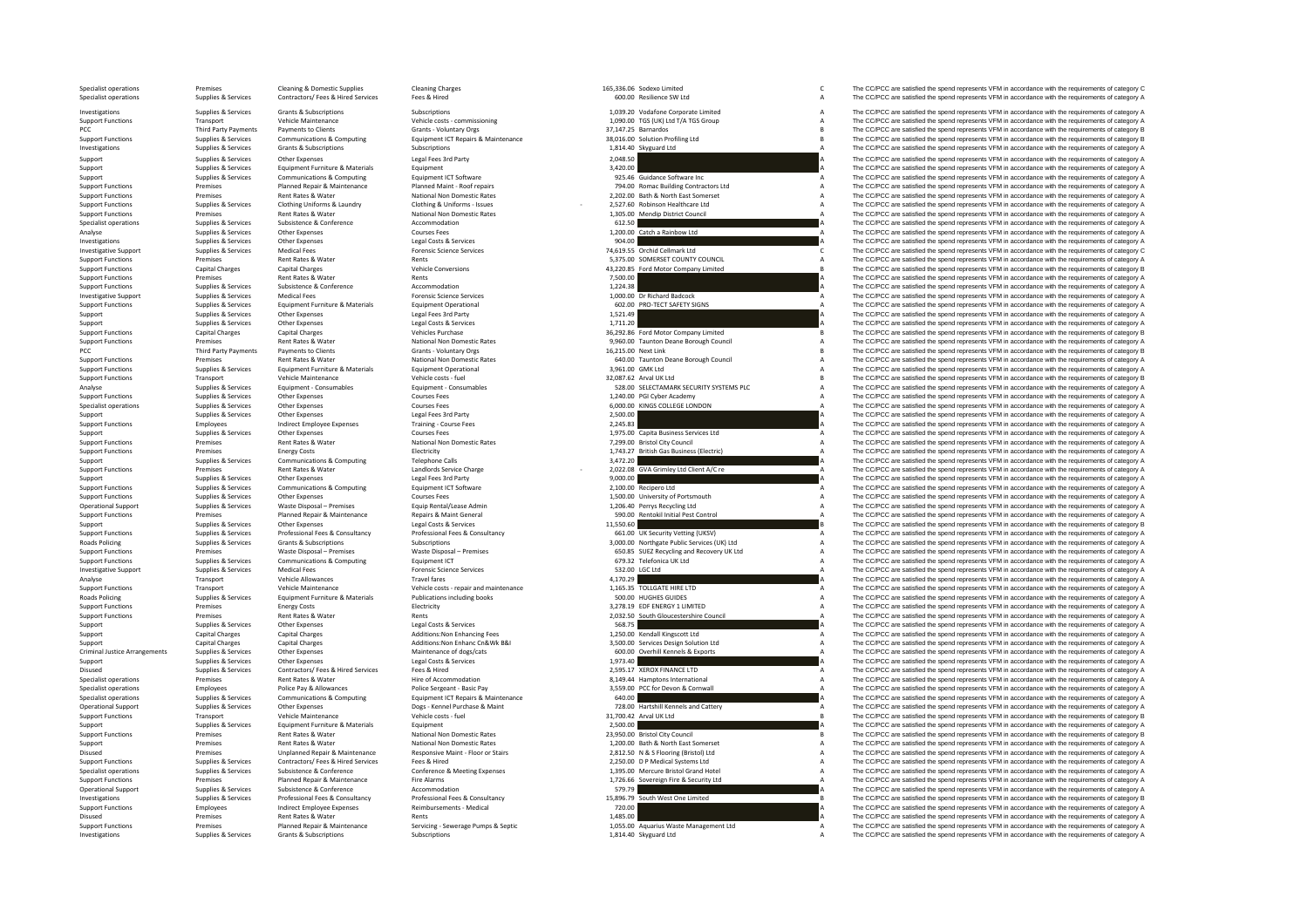Roads Policing Criminal Justice

Support Functions Supplies & Services Equipment Furniture & Materials Equipment Equipment

|                | 6,367.00 PCC for Cheshire                                    |
|----------------|--------------------------------------------------------------|
|                | 1,005.00 Key Forensic Services Ltd                           |
| 820.84         | Summervale Surgery                                           |
| 542.50         |                                                              |
|                | 2,600.00 Pertemps Professional Development L                 |
|                | 7,018.70 Integral UK Ltd                                     |
|                | 47,113.32 SOUTHWEST ONE ICT                                  |
|                | 212,829.35 Public Works Loan Board                           |
|                | 2,850.00 Cellebrite UK Ltd                                   |
|                | 1,400.00 Bath & North East Somerset                          |
| 5,000.00       | Neopost Ltd                                                  |
| 4,294.00       |                                                              |
|                | 900.00 Perrys Recycling Ltd                                  |
|                | 1,095.00 Association Of Police & Crime                       |
|                | 1,562.40 INSIGHT DIRECT (UK) LTD                             |
|                | 2,911.00 Avon Armour Limited                                 |
|                |                                                              |
|                | 30,898.00 SAADIAN TECHNOLOGIES LTD<br>550.00 Softcat Limited |
|                | 6,000.00 Corporate Support HQ Imprest                        |
|                | 698.00 DRA Maintenance Ltd                                   |
|                | 1,000.00 CJP Property Maintenance                            |
|                | 623.21 DRA Maintenance Ltd                                   |
| 4,000.00       |                                                              |
|                | 555.00 Babcock Vehicle Engineering Limited                   |
|                | 599.00 PCC for South Yorkshire                               |
|                | 1,073.28 Support Logistics Europe t/a UK Tac                 |
|                | 3,198.74 Benson Bros (Bristol) Ltd                           |
|                | 520.00 AI TRAINING SERVICES LTD                              |
|                | 13,915.96 Vodafone                                           |
| 21,500.00      |                                                              |
|                | 1,020.00 Jammy Lizard Ltd                                    |
|                | 3,560.55 Scot Group Ltd                                      |
|                | 77,842.00 South Gloucestershire                              |
| 5,000.00       |                                                              |
|                | 1,140.00 Corporate Support HQ Imprest                        |
|                | 3,287.00 Avon Armour Limited                                 |
|                | 1,033.00 Boing Rapid Secure Ltd                              |
|                | 771.00 SEPURA PLC                                            |
|                | 8,115.52 PURCHASE POWER                                      |
|                | 3,358.50 British Gas Business (Electric)                     |
|                | 2,895.00 Mill Autoquip                                       |
|                |                                                              |
|                | 4,422.32 PCC for Gloucestershire                             |
|                | 6,289.66 INSIGHT DIRECT (UK) LTD                             |
|                | 7,389.66 Kendall Kingscott Ltd                               |
|                | 1,071.00 Emersons Green Management Company L                 |
|                | 9,085.00 Sigma Security Devices Ltd                          |
|                | 890.00 Romac Building Contractors Ltd                        |
|                | 830.00 Aquarius Waste Management Ltd                         |
|                | 531.00 South Somerset District Council                       |
|                | 4,363.25 EDF ENERGY 1 LIMITED                                |
|                | 32,335.81 Arval UK Ltd                                       |
|                | 3,853.00 XEROX (UK) LTD                                      |
|                | 1,386.00 Brady Corporation t/a Seton                         |
|                | 10,863.63 INSIGHT DIRECT (UK) LTD                            |
|                | 979.29 Bristol Management Centre Ltd                         |
|                | 1,222.00 Bristol City Council                                |
|                | 1,000.00 Corporate Support HQ Imprest                        |
| 3,777.32       |                                                              |
| 1.000.00       |                                                              |
|                | 1,000.00 Corporate Support HQ Imprest                        |
| 1,382.50       |                                                              |
| 666.69         |                                                              |
|                | 810.00 ArroGen Forensics Limited                             |
| 1,071.00 Serco |                                                              |
| 5.696.14       | Burtonwood Generator & Switchgear                            |
| 600.00         |                                                              |
| 1,517.37       | AVON & SOM CONSTABULARY CLUB NO 1 A                          |
|                | 533.46 Vodafone Corporate Limited                            |
| 8,310.24       |                                                              |
|                | 6,047.70 GVA Grimley Ltd Client A/C re                       |
| 904.00         |                                                              |
| 1,040.40       | <b>DC SMITH</b>                                              |
| 1,800.00       |                                                              |
|                | 558.00 TOLLGATE HIRE LTD                                     |
|                | 934.58 FMS Ltd - Cabot Park Service Charge                   |
|                | 900.00 Process Evolution Limited                             |
|                | 40,815.75 MERCEDES BENZ OF BRISTOL                           |
| 110,000.00     | Volkswagen Group UK Ltd Vehicles                             |
| 5,025.00       | 721.97 BOC Limited                                           |

Support Functions Premises Rent Rates & Water Hire of Accommodation Hire of Accommodation 801.66 Landmarc Support Services Ltd A The CC/PCC are satisfied the spend represents VFM in accordance with the requirements of cate Supplies & Services Contractors/ Fees & Hired Services Fees & Hired Functions Support Functions Contractors Fees A The COPCC are satisfied the spend represents VFM in accordance with the requirements of category A Supplies Supplies Applies Support Support Support Support Support Support Support Support Support Support Support Suppo<br>A The CC/PCC are satisfied the spend represents VFM in accordance with the requirements of category A The CC/PC Support Premises Rent Rates & Water Rents Rents Rents Rents Rents Rents Rents Rents Rents Rents Rents Rents Rents 820.84 Summervale Surgery A The CC/PCC are satisfied the spend represents VFM in accordance with the require Support Functions Services Other Expenses Legal Costs & Services 542.50 A The CC/PCC are satisfied the spend represents VFM in accordance with the requirements of category A The CC/PCC are satisfied the spend represents VF Noting the main of the contractory of the contractory of the contractory of the contractory of the contractory of the contractory of the contractory of the contractory of the contractory of the contractory of the contracto Support Functions Premises Planned Repair & Maintenance Servicing – Mechanical Plant 7,018.70 Integral UK Ltd A The CC/PCC are satisfied the spend represents VFM in accordance with the requirements of category A Support Functions Support Computing Support Functions Computing Computing Equipment ICT 47,112.32 SOUTHWEST ONE ICT B The CC/PCC are satisfied the spend represents VFM in accordance with the requirements of category B Analyse Capital Financing External Interest Construction – Interest Debt Charges – Interest 2002, Public Works Loan Board C The CC/PCC are satisfied the spend represents VFM in accordance with the requirements of category Support Supplies & Services Communications & Computing Faultoment ICT Software 2,850.00 Cellebrite UK Ltd A The CC/PCC are satisfied the spend represents VFM in accordance with the requirements of category A Support Premises Rent Rates & Water National Non Domestic Rates National Non Domestic Rates 1,400.00 Bath & North East Somerset A The CC/PCC are satisfied the spend represents VFM in accordance with the requirements of cat Support Functions Supplies & Services Printing Stationery & Office Exp Postage Protage Printing Stationery & Office Exp Postage Protage Protage Protage Protage Protage Protage Protage Protage Protage Protage Protection and Supplies & Services Other Expenses Legal Costs & Services Legal Costs & Services Legal Costs & Services Legal Costs & Services 4,294.00 A The CC/PCC are satisfied the spend represents VFM in accordance with the requirement Premises Waste Disposal – Premises Waste Disposal – Premises Waste Disposal – Premises 900.00 Perrys Recycling Ltd A The CC/PCC are satisfied the spend represents VFM in accordance with the requirements of category A Suppo PCC Supplies & Subscriptions Subscriptions Subscriptions Subscriptions Subscriptions Subscriptions Subscriptions Subscriptions Subscriptions Subscriptions Subscriptions Subscriptions Subscriptions Subscriptions Subscriptio Investigative Support Supplies & Services Equipment ← Consumables Equipment ← Consumables Equipment ← Consumables Equipment ← Consumables Equipment ← Consumables Equipment ← Consumables Installation of the SUPCC are satis Planned Repair & Maintenance Security Security 2,911.00 Avon Armour Limited A The CC/PCC are satisfied the spend represents VFM in accordance with the requirements of category A Supplies & Services Communications & Computing Equipment LCT Repairs & Maintenance 30,898.00 SAADIAN TECHNOLOGIES LTD B The CC/PCC are satisfied the spend represents VFM in accordance with the requirements of category B ca Support Functions Supplies & Services Communications & Computing Equipment ICT Hardware Purch 550.00 Softcat Limited A The CC/PCC are satisfied the spend represents VFM in accordance with the requirements of category A Sup Support Functions Supplies & Services Equipment Furniture & Materials Equipment A The CC-PCC are support HQ Imprest A The CC/PCC are satisfied the spend represents VFM in accordance with the requirements of category A Supp Support Functions Premises Premises Unplanned Repair & Maintenance Responsive Maint - Ext Works 698.00 DRA Maintenance 1d A The CC/PCC are satisfied the spend represents VFM in accordance with the requirements of category Support Functions Supplies & Services Equipment Furniture & Materials Equipment Equipment 1,000.00 CJP Property Maintenance A The CC/PCC are satisfied the spend represents VFM in accordance with the requirements of categor Support Function & Conversion Works 623.21 DRA Maintenance Ltd A The CC/PCC are satisfied the spend represents VFM in accordance with the requirements of category A The CC/PCC are satisfied the spend represents VFM in acco Support Support Support Support Support Support Support Support Support Support Support Support Support Support Support Support Support Support Support Support Support Support Support Support Support Support Support Suppor of the management of the Manufath Control of the Manufath Control of the Control of the Manufath Control of the Control of the Control of the Control of the Control of the Control of the Control of the Control of the Contr Support Functions Supplies & Services Other Expenses Reward Scheme Reward Scheme 599.00 PCC for South Yorkshire A The CC/PCC are satisfied the spend represents VFM in accordance with the requirements of category A Support of the state of the state of the state of the state of the state of the state of the state of the state of the state of the state of the state of the state of the state of the state of the state of the state of the state o Premises Unplanned Repair & Maintenance Responsive Maint - Ext Works 3,198.74 Benson Bros (Bristol) Ltd A The CC/PCC are satisfied the spend represents VFM in accordance with the requirements of category A S20.00 A TRAINI Policing Supplies & Services Other Expenses Courses Fees Courses Fees Courses Fees Fees 520.00 AI TRAINING SERVICES LTD A The CC/PCC are satisfied the spend represents VFM in accordance with the requirements of category A Supplies & Services Communications & Computing Equipment ICT Equipment ICT 13,915.96 Vodafone 13,915.96 Vodafone B The CC/PCC are satisfied the spend represents VFM in accordance with the requirements of category B Vapplie Supplies & Supplies Costs Content Category Costs Associates 21,500.00 B The CC/PCC are satisfied the spend represents VFM in accordance with the requirements of category B The CODO in a service of category B The COPC are s Support Eugenias Support Functions Support Functions of category A The CC/PCC are satisfied the spend represents VFM in accordance with the requirements of category A The CC/PCC are satisfied the spend represents VFM in ac Operational Support Transport Vehicle Hire Hire Hired Vehicle Costs 3,560.55 Scot Group Ltd A The CC/PCC are satisfied the spend represents VFM in accordance with the requirements of category A The CC/PCC are satisfied the Support Functions and Rent Rates Rent Rates Rent Rates Rent Rates and Controllers Rent Rates Rent Rates and Controllershire C The CC/PCC are satisfied the spend represents of category C The CC/PCC are satisfied the spend r Third Party Payments Third Party Payments Contribution Contribution Contribution Contribution Contribution Contribution 5,000.00 A The CC/PCC are satisfied the spend represents VFM in accordance with the requirements of ca Support Functions Transport Vehicle Maintenance Vehicle costs ‐ licences Vehicle costs ‐ licences Vehicle costs ‐ licences Vehicle costs ‐ licences 1,140.00 Corporate Support HQ Imprest A The CC/PCC are satisfied the spend Support Functions Premises Planned Repair & Maintenance Security Security Security 3,287.00 Avon Armour Limited A The CC/PCC are satisfied the spend represents VFM in accordance with the requirements of category A Support Support Functions Premises Unplanned Repair & Maintenance Vandalism ‐ Repairs General 1,033.00 Boing Rapid Secure Ltd A The CC/PCC are satisfied the spend represents VFM in accordance with the requirements of category A Th Support Functions Transport Vehicle Maintenance Vehicle costs ‐ commissioning 771.00 SEPURA PLC A The CC/PCC are satisfied the spend represents VFM in accordance with the requirements of category A Support Functions Supplies & Services Printing Stationery & Office Exp Postage 8,115.52 PURCHASE POWER A The CC/PCC are satisfied the spend represents VFM in accordance with the requirements of category A The CC/PCC are sa Support Functions Premises Premises And Energy Costs and Electricity and Electricity and a Support Electricity 3,358.50 British Gas Business (Electricity A The CC/PCC are satisfied the spend represents VFM in accordance wi Support Functions Supplies & Services Courses Courses Courses Courses Courses Courses Courses Courses Courses<br>
2,895.00 Mill Autoquip A The CC/PCC are satisfied the spend represents VFM in accordance with the requirements Employees Police Pay & Allowances Police Sergeant - Basic Pay /Pension Manuscript And And And And And And And And The CCPCC are satisfied the spend represents VFM in accordance with the requirements of category A Support Functions Supplies & Services Other Expenses Category Additions:Non Enhancing Fees Corders 6,289.66 INSIGHT DIRECT (UK) LTD A The CC/PCC are satisfied the spend represents VFM in accordance with the requirements of Support Functions Capital Charges Capital Charges Capital Charges Additions:Non Enhancing Fees 7,389.66 Kendall Kingscott Ltd A The CC/PCC are satisfied the spend represents VFM in accordance with the requirements of categ Support Functions Premises Rent Rates & Water Landlords Category Analogue Charge 1,071.00 Emersons Green Management Company L A The CC/PCC are satisfied the spend represents VFM in accordance with the requirements of categ Support Capital Charges Capital Charges Capital Charges Other Plant & Equipment Plant & Equipment 9,085.00 Sigma Security Devices Ltd A The CC/PCC are satisfied the spend represents VFM in accordance with the requirements of the man of the man of the man of the man of the man of the man of the man of the man of the man of the man of the man of the man of the man of the man of the man of the man of the man of the man of the man of the man of The CC/PCC are satisfied the spend represents VFM in accordance with the requirements of category A Support Functions Premises Rent Rates & Water National Non Domestic Rates 531.00 South Somerset District Council A The CC/PCC are satisfied the spend represents VFM in accordance with the requirements of category A Support Functions Premises Energy Costs Energy Costs Energy Costs Energy Costs Energy Costs Energy Costs Energy Costs Energy Costs Energy Costs Energy Costs Energy Costs Energy Costs Energy Costs Energy A The CC/PCC are sa Support Transport Vehicle Maintenance Wehicle costs -fuel Vehicle costs -fuel Support Costs Fuel 32,335.81 Arval UK Ltd B The CC/PCC are satisfied the spend represents VFM in accordance with the requirements of category B Disused Supplies & Supplies & Services Printing Stationery & Office Exp Reprographics and Reprographics 3,853.00 XEROX (UK) LTD A The CC/PCC are satisfied the spend represents VFM in accordance with the requirements of cat Support Functions Supplies & Services Equipment Functions & Corporation of Equipment Equipment 1,386.00 Brady Corporation t/a Seton A The CC/PCC are satisfied the spend represents VFM in accordance with the requirements of Support Supplies & Services Communications & Computing Equipment ICT Hardware Purch 10,863.63 INSIGHT DIRECT (UK) LTD B The CC/PCC are satisfied the spend represents VFM in accordance with the requirements of category B Co The CC/PCC are satisfied the spend represents VFM in accordance with the requirements of category A Support Functions Premises Rent Rates Rent Rates Rent Rates Rent Rates 1,222.00 British Council City Council City Council A The CC/PCC are satisfied the spend represents VFM in accordance with the requirements of category Support Support Support Support Support Furniture & Materials Equipment A The COPC are satisfied the spend represents VFM in accordance with the requirements of category A The CCPC are satisfied the spend represents VFM in Support Supplies & Services Other Expenses Legal Fees 3rd Party Legal Fees 3rd Party 3,777.32 A The CC/PCC are satisfied the spend represents VFM in accordance with the requirements of category A The CC/PCC are satisfied t Support Supplies & Services Other Expenses Legal Costs & Services Legal Costs & Services Legal Costs & Services Legal Costs & Services 1,000.00 Corporate Support Dimorest A The CC/PCC are satisfied the spend represents VFM Support Functions Supplies & Services Equipment Furniture & Materials Equipment 1,000.00 Corporate Support HQ Imprest A The CC/PCC are satisfied the spend represents VFM in accordance with the requirements of category A Su Supplies & Services Subsistence Subsistence Conference Accommodation Accommodation 1,382.50 A The CC/PCC are satisfied the spend represents VFM in accordance with the requirements of category A<br>Supplies & Services Subsiste Specialist operations Supplies & Services Subsistence & Conference Accommodation A CONFORT CONFORT CONFORT CONFORT A The CC/PCC are satisfied the spend represents VFM in accordance with the requirements of category A Support Supplies Accordance Other Expenses Support Support Support Support Support Courses Fees 810.00 ArroGen Forensics Limited A The CC/PCC are satisfied the spend represents VFM in accordance with the requirements of ca Supplies & Services Other Expenses Courses Fees Courses Fees Courses Fees Courses Fees Courses Fees Courses Fees Courses Fees Courses Courses Fees Courses Courses Courses I,071.00 Serco A The CC/PCC are satisfied the spend Support Capital Charges Capital Charges Capital Charges Construction & Conversion Works 5,696.14 Burtonwood Generator & Switchgear A The CC/PCC are satisfied the spend represents VFM in accordance with the requirements of Supplies & Services Other Expenses Legal Costs & Services A Legal Costs & Services Costs A Costs & Services Costs A Costs A Costs A Costs A Costs A Costs A Costs A Costs A Costs A Costs A Costs A Costs A Costs A Costs A Co The CC/PCC are satisfied the spend represents VFM in accordance with the requirements of category A Specialist operations Supplies & Services Communications & Computing Equipment ICT 533.46 Vodafone Corporate Limited A The CC/PCC are satisfied the spend represents VFM in accordance with the requirements of category A Analyse Transport Vehicle Allowances Travel fares Travel fares and the Same of the Section of the spend represents of the spend represents of the represents of category A The C/PCC are satisfied the spend represents VFM in Support Functions Premises Rent Rates & Water Mater Landlords Service Charge Charge 6,047.70 GVA Grimley Ltd Client A/C re A The CC/PCC are satisfied the spend represents VFM in accordance with the requirements of category Investigations Supplies & Services Other Expenses Legal Costs & Services Costs Agrees Costs Agrees Legal Costs & Services Costs Agrees Costs Agrees Costs Agrees Costs Agrees Costs Agrees Legal Costs & Services Agrees Agree Operational Support Supplies & Services Other Expenses Morses Forage Horses Forage Horses Forage Horses Forage 1,040.40 DC SMITH A The CC/PCC are satisfied the spend represents VFM in accordance with the requirements of ca Employees Indirect Employee Expenses Reimbursements ‐ Medical 1,800.00 A The CC/PCC are satisfied the spend represents VFM in accordance with the requirements of category A<br>Transport Vehicle Hire Present of Category A Hir Analyse Transport Vehicle Hire Vehicle Hire Hired Vehicle Costs Hired Vehicle Costs Fired Vehicle Costs Fired Vehicle Costs and the SS8.00 TOLLGATE HIRE LTD A The CC/PCC are satisfied the spend represents VFM in accordance Support Functions Premises Premises Rent Rates & Water Landlords Service Charge Charge 934.58 FMS Ltd - Cabot Park Service Charge A The CC/PCC are satisfied the spend represents VFM in accordance with the requirements of c Support Functions Supplies & Services Contractors/ Fees & Hired Fees & Hired Services Fees & Hired 900.00 Process Evolution Limited A The CC/PCC are satisfied the spend represents VFM in accordance with the requirements of Support Capital Charges Capital Charges Vehicles Purchase Vehicles Purchase 40,815.75 MERCEDES BENZ OF BRISTOL B RISTOL B The CC/PCC are satisfied the spend represents VFM in accordance with the requirements of category C<br> Support Capital Charges Capital Charges Vehicles Purchase Vehicles Purchase Vehicles Computer 2010 and the COPCC are satisfied the spend represents VFM in accordance with the requirements of category C Vehicles C Support C Support Supplies & Services Equipment Furniture & Materials Equipment Operational Equipment Correctional Equipment Correctional 5,025.00 Currectional Support A The CC/PCC are satisfied the spend represents VFM in accordanc Operational Support Supplies & Services Equipment Furniture & Materials Equipment Purniture & Materials Equipment Furniture & Materials Equipment A The CC/PCC are satisfied the spend represents VFM in accordance with the r SB6.18 Arval UK Ltd **A** The CC/PCC are satisfied the spend represents VFM in accordance with the requirements of category A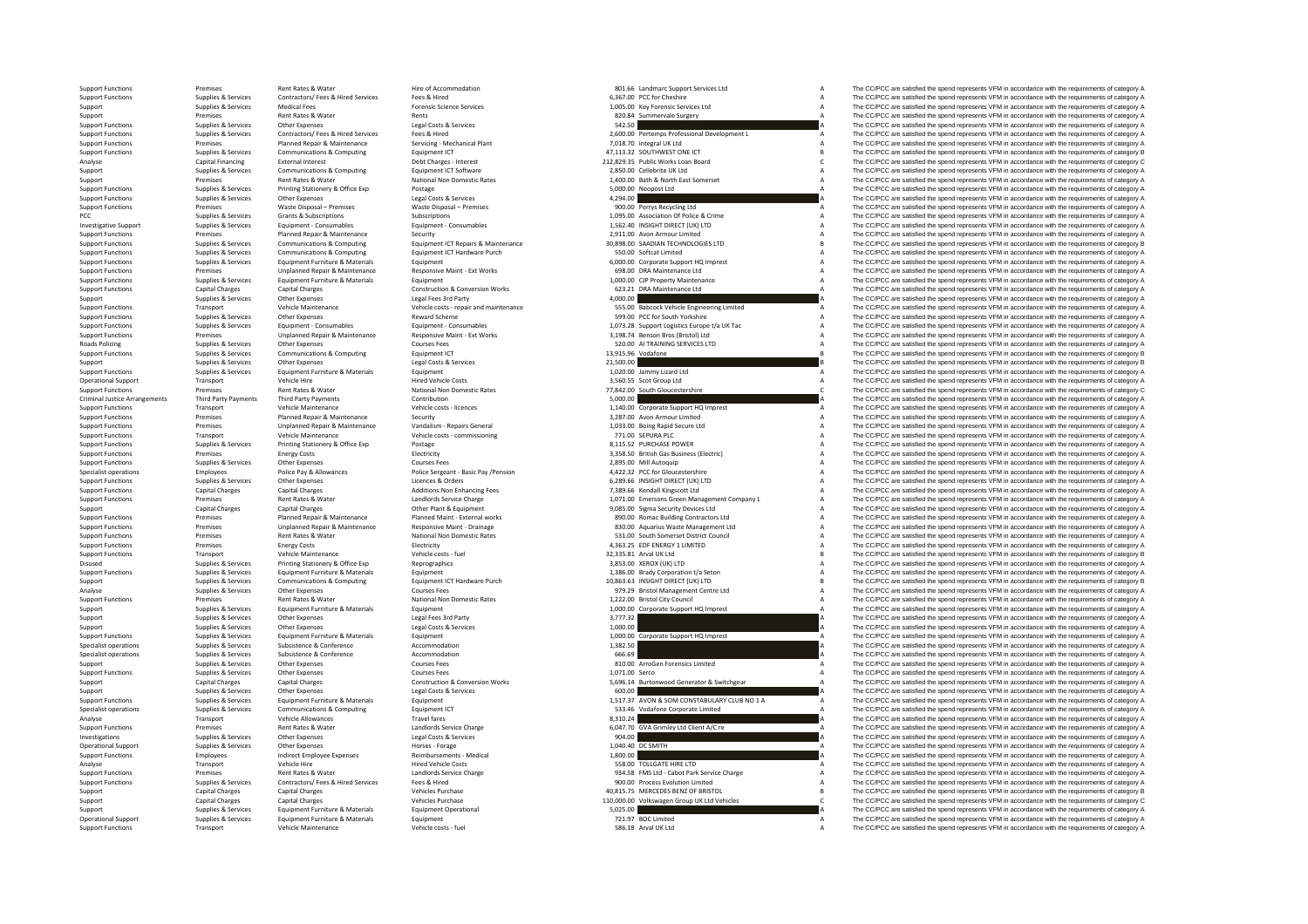Disused Premise PCC Third Party Payments Local Policing<br>Support Function Criminal JusticeCriminal Justice

 Rates &Third Party Payments Support Functions Transport Vehicle Maintenance<br>
Investigations Support Support Support Chine Expenses Chine Expenses<br>
Support Legal Costs & Services Services Other Expenses

|                     | 2,293.50 CPL Distribution Ltd                                             | Α            |
|---------------------|---------------------------------------------------------------------------|--------------|
|                     | 73,287.00 Sedgemoor District Council                                      | $\mathsf{C}$ |
|                     | 1,144.00 PCC for Devon & Cornwall                                         | A            |
| 1,377.00            | West Somerset Council Rates/Council                                       | A            |
| 1,485.00            |                                                                           | A            |
|                     | 23,930.00 D P Medical Systems Ltd                                         | B            |
|                     | 1,225.00 Manor House Hotel & Ashbury Golf Ho                              | A            |
|                     | 535.00 BOF Group Ltd                                                      | A            |
|                     | 559.00 Bristol City Council                                               | A            |
|                     | 852.88 POSTURITE (UK) LTD                                                 | A            |
| 798.00              | Data Pro IT Ltd                                                           | A            |
| 5,400.00            |                                                                           | I۵           |
|                     | 660.00 The Pet Studio                                                     | A            |
|                     | 2,434.00 SMSR (Social & Market Strategic Res                              | A            |
| 3,050.00            |                                                                           | I۵           |
|                     | 7,571.25 Kendall Kingscott Ltd<br>1,903.54 BRITISH TELECOMMUNICATIONS PLC | A            |
|                     |                                                                           | A            |
|                     | 529.00 CASTROL (UK) LTD                                                   | A            |
|                     | 921.60 Actor Factory Productions                                          | A            |
|                     | 650.85 SUEZ Recycling and Recovery UK Ltd                                 | A            |
|                     | 4,220.45 TrustFirstParts                                                  | A            |
| 2,809.01            |                                                                           | ۱A           |
| 16,938.00 Next Link |                                                                           | B            |
|                     | 2,200.00 Axon Public Safety UK Limited                                    | A            |
|                     | 1,122.90 Fox Moving and Storage                                           | A            |
|                     | 2,383.94 Quantock Veterinary Hospital Ltd                                 | A            |
| 2,185.25            |                                                                           | A            |
| 4,861.00            |                                                                           | A            |
| 4,114.65            | PCC for Gloucestershire                                                   | A            |
| 2,501.33            |                                                                           | A            |
|                     | 760.00 CLIFTON CANVAS DEVELOPMENTS LTD                                    | A            |
|                     | 95,068.00 UNISYS LTD                                                      | Ċ            |
|                     | 26,106.00 Bristol City Council                                            | B            |
|                     | 1,715.80 West Somerset Council                                            | A            |
| 506.54              |                                                                           | A            |
| 2,226.00            |                                                                           | A            |
|                     | 772.65 Orbis Protect Limited                                              | A            |
| 1,011.00            |                                                                           | I٨           |
|                     | 11,625.00 Bristol Airport                                                 | B            |
|                     | 3,670.00 ROYAL MAIL GROUP LTD                                             | A            |
|                     | 3,165.00 Virtua UK Ltd                                                    | A            |
|                     | 1,017.29 North Somerset Council                                           | A            |
|                     | 7,451.00 PCC for Wiltshire                                                | A            |
|                     | 15,994.34 DRA Maintenance Ltd                                             | B            |
|                     | 3,180.00 Safeguarding Consultancy Ltd                                     | A            |
|                     | 1,298.00 Abbots Leigh Boarding Kennels                                    | A            |
| 539.49              | BMW (UK) Ltd                                                              | A            |
| 793.00              |                                                                           | I٨           |
|                     | 825.00 Axon Public Safety UK Limited                                      | A            |
|                     | 870.00 United Kingdom Accreditation Servic                                | A            |
|                     | 16,147.25 BATH & NORTH EAST SOMERSET COUNCIL                              | Ŕ            |
|                     | 3,916.52 British Gas Business (Electric)                                  | A            |
| 2,400.00            | NAILSEA CONSTRUCTION LTD                                                  | A            |
| 1,628.40            |                                                                           | A            |
| 1.800.00            |                                                                           | A            |
|                     | 2,319.84 Robinson Healthcare Ltd                                          | A            |
|                     | 800.00 The Springboard Consultancy Ltd                                    | A            |
|                     | 550.00 Bristol City Council                                               | A            |
|                     | 18,200.00 WH BENCE COACHWORKS LTD                                         | B            |
|                     | 1,818.80 Perrys Recycling Ltd                                             | A            |
|                     | 9,508.00 ASSA ABLOY Ltd T/A Traka                                         | A            |
|                     | 1,410.00 Sedgemoor District Council                                       | A            |
|                     | 773.50 Elite Industrial Supplies Ltd                                      | A            |
|                     | 580.00 DRA Maintenance Ltd                                                | A            |
|                     | 861.28 PCC for Devon & Cornwall                                           | A            |
| 2,160.25            | <b>British Gas Business (Electric)</b>                                    | A            |
| 645.96              |                                                                           | A            |
| 606.89              |                                                                           | A            |
|                     | 3,451.23 ECCO Safety Group UK Limited                                     | A            |
|                     | 2,700.00 COUNTY CARS                                                      | A            |
|                     | 2,898.00 C & R FENCING LTD                                                | A            |
|                     | 10,000.00 Hurricane Media UK Ltd                                          | B            |
| 8,180.06            |                                                                           | I٨           |
|                     | 2,850.00 Cellebrite UK Ltd                                                | A            |
|                     | 5,997.62 PCC for Devon & Cornwall                                         | A            |
|                     | 21,088.00 College of Policing Ltd                                         | B            |
|                     | 7,373.98 SJ Cook & Sons Ltd<br>672.14 BMW (UK) Ltd                        | A            |
|                     |                                                                           | A            |
|                     | 46,118.42 Swanswell Charitable Trust                                      | B            |
| 7,786.00 GMK Ltd    |                                                                           |              |
|                     |                                                                           | A            |
| 1.471.00            | 8,450.00 Alere Toxicology PLC                                             | A<br>۵       |

Support Functions Premises Energy Costs Mood Pellets Wood Pellets 2,293.50 CPL Distribution Ltd A The CC/PCC are satisfied the spend represents VFM in accordance with the requirements of category A Numeral Control and Mark Support Functions Premises Rent Rates Rent Rates Rent Rates National Non Domestic Rates 73,287.00 Sedgemoor District Council C The CC/PCC are satisfied the spend represents VFM in accordance with the requirements of catego Specialist operations Supplies & Services Communications Computing Tel Enquiry Service 1,144.00 PCC for Devon & Corner and The COPCC are satisfied the spend represents VFM in accordance with the requirements of category A Premises Rent Rates & Water National Non Domestic Rates 1,377.00 West Somerset Council Rates/Council A The CC/PCC are satisfied the spend represents VFM in accordance with the requirements of category A National Accordance Rents 1,485.00 A The Section of CC/PCC are satisfied the spend represents VFM in accordance with the requirements of category A The CC/PCC are satisfied the spend represents VFM in accordance with the r Support Functions Supplies & Supplies Contractors/ Fees & Hired Services Fees & Hired Contractors/ Fees & Hired Systems Ltd B The COPCC are satisfied the spend represents VFM in accordance with the requirements of category Contract on the Service Supplies & Services Professional Fees & Consultancy Professional Fees & Consultancy Professional Fees & Consultancy 1225.00 Manor House Hotel & Ashbury Golf Hotel Ashbury Golf Hotel Ashbury Golf Hot Support Capital Charges Capital Charges Furniture Purchase 535.00 BOF Group Ltd A The CC/PCC are satisfied the spend represents VFM in accordance with the requirements of category A support Functions Premises Rent Rates Rent Rates Rent Rates Rent Rates Rent Rates Council A The CC/PCC are satisfied the spend represents VFM in accordance with the requirements of category A The CC/PCC are satisfied the s Support Functions Support Functions Functions Equipment Functions and Equipment 852.88 POSTURITE (UK) LTD A The CC/PCC are satisfied the spend represents VFM in accordance with the requirements of category A Support Capital Charges Capital Charges Capital Charges ICT Equipment Purchase 12 CHARGES 798.00 Data Pro IT Ltd A The CC/PCC are satisfied the spend represents VFM in accordance with the requirements of category A The CC/ Party Payments Other Local Authorities or Forces Charges Financial Services Charges Particles Charges Financial Services Services Services Services Services Services Services Charges Financial Services Services Services S Operational Support Supplies & Services Other Expenses Dogs - Kennel Purchase & Maint Dogs - Kennel Purchase & Maint 660.00 The Pet Studio A The CC/PCC are satisfied the spend represents VFM in accordance with the requirem Supplies & Services Contractors/Fees & Hired Services Fees & Hired Hired Hired Marke Services 2,434.00 SMSR (Social & Market Strategic Res And The CC/PCC are satisfied the spend represents VFM in accordance with the requir Support Support Support Support Support Support Support Support Support Support Support Support Support Support Support Support Support Support Support Support Support Support Support Support Support Support Support Suppor Support Capital Charges Capital Charges Capital Charges Additions:Non Enhancing Fees 7,571.25 Kendall Kingscott Ltd A The CC/PCC are satisfied the spend represents VFM in accordance with the requirements of category A Capi Supplies & Services Communications & Computing Equipment ICT COMPUNICATIONS PLC A The CC/PCC are satisfied the spend represents VFM in accordance with the requirements of category A Support Functions Transport Vehicle Maintenance Vehicle Costs - repair and maintenance Vehicle costs - repair and maintenance S29.00 CASTROL (UK) LTD A The CC/PCC are satisfied the spend represents VFM in accordance with t Support Functions Supplies & Services Contractors/ Fees & Hired Services Fees & Hired Services Fees & Hired 921.60 Actor Factory Productions A The CC/PCC are satisfied the spend represents VFM in accordance with the requir Support Functions Premises Waste Disposal – Premises Waste Disposal – Premises Waste Disposal – Premises Waste Disposal – Premises Waste Disposal – Premises Waste Disposal – Premises Waste Disposal – Premises Waste Disposa Support Functions Transport Vehicle Maintenance Vehicle costs - repair and maintenance vehicle costs - repair and maintenance 4,220.45 TrustFirstParts A The CC/PCC are satisfied the spend represents VFM in accordance with  $\footnotesize{\begin{array}{c} \text{Simplification} \text{ is a number of vertices in the image.} \\ \text{Simplification} \text{ is a number of vertices in the image.} \\ \text{Simplification} \text{ is a number of vertices in the image.} \\ \text{Simplification} \text{ is a number of vertices in the image.} \\ \text{Simplification} \text{ is a number of vertices in the image.} \\ \text{Simplification} \text{ is a number of vertices in the image.} \\ \text{Simplification} \text{ is a number of vertices in the image.} \\ \text{Simplification} \text{ is a number of vertices in the image.} \\ \text{Simplification} \text{ is a number of vertices in the image.} \\ \text{Simplification} \text{ is a number of vertices in the$ Payments Payments Payments Payments Crants Crants Crants Crants Crants B The CC/PCC are satisfied the spend represents VFM in accordance with the requirements of category B Supplies & Services Equipment Dentitional Equipment Operational Supplies (Services Equipment Dentitional Equipment Dentational Supplies A COPOC are saided the spend represents VFM in accordance with the requirements of cat Support Functions Premises Planned Repair & Maintenance Alterations to Buildings and the spending of the spending and Storage A The CC/PCC are satisfied the spend represents VFM in accordance with the requirements of categ Operational Supplies Associates Associates Other Expenses Vet Fees & Supplies 2,383.94 Quantock Veterinary Hospital Ltd A The CC/PCC are satisfied the spend represents VFM in accordance with the requirements of category A Support Premises Rent Rates & Water Landlords Service Charge 2,185.25 2,185.25 A The CC/PCC are satisfied the spend represents VFM in accordance with the requirements of category A The Critical areas and the spend represen Other Expenses Currences Currences Currences Currences Category A The COPCC are satisfied the spend represents VFM in accordance with the requirements of category A The COPCC are satisfied the spend represents VFM in accor Support Police Pay & Allowances Police Pay Allowances Police PC - Basic Pay / Pension 4,114.65 PCC for Gloucestershire A The CC/PCC are satisfied the spend represents VFM in accordance with the requirements of category A S Support Supplies & Services Other Expenses Legal Costs & Services 2,501.33 A The CC/PCC are satisfied the spend represents VFM in accordance with the requirements of category A Cupport Functions Support Functions Supplies Support Functions Support Functions Supplies Equipment Category And the Support Category Canver Category Canver Category A The CC/PCC are satisfied the spend represents VFM in accordance with the requirements of category A Support Functions Supplies & Services Computing Computing Equipment ICT Repairs & Maintenance 95,069.00 UNISYS LTD C The CC/PCC are satisfied the spend represents VFM in accordance with the requirements of category C Support Premises Rent Rates Rent Rates Rent Rates National Non Domestic Rates 26,106.00 Bristol City Council City Council B The CC/PCC are satisfied the spend represents VFM in accordance with the requirements of category Analyse Supplies & Services Professional Fees & Consultancy Professional Fees & Consultancy Professional Fees & Consultancy A The CC/PCC are satisfied the spend represents VFM in accordance with the requirements of categor Specialist operations Supplies & Services Subsistence Subsistence Accommodation 506.54 Subsistence and the CC/PCC are satisfied the spend represents VFM in accordance with the requirements of category A Support Functions Supplies & Services Grants & Subscriptions Subscriptions Subscriptions Subscriptions 2,226.00 A The CC/PCC are satisfied the spend represents VFM in accordance with the requirements of category A Support Supplies Support Support Support Support Support Support Support The Services Fees A The CONS Protect Limited A The CC/PCC are satisfied the spend represents VFM in accordance with the requirements of category A Th Support Support Support Support Support Support Support Support Support Support Support CONSULTER CONSULTER SUPPORT ON THE CONSULTER SUPPORT OF THE SUPPORT OF THE SUPPORT OF THE SUPPORT OF THE REQUIREMENT OF THE CONSULTER examples are not the specialist operations and the rents are not the relations and the represents are the component of the rest of the represents of the specialist operations are the represents of the requirements of categ Support Functions Support Functions Supplies According Stationery A The CC/PCC are satisfied the spend represents VFM in accordance with the requirements of category A The CC/PCC are satisfied the spend represents VFM in a Support Functions Premises Planned Repair & Maintenance Servicing Agreements 3,165.00 Virtua UK Ltd A The CC/PCC are satisfied the spend represents VFM in accordance with the requirements of category A The CC/PCC are satis Support Functions Premises Energy Costs Energy Costs Electricity Electricity Energy Costs Electricity Electricity 1,017.29 North Somerset Council A The CC/PCC are satisfied the spend represents VFM in accordance with the r Operational Support Third Party Payments Other Local Authorities or Forces Contributions to Other Forces 7,451.00 PCC for Wiltshire A The CC/PCC are satisfied the spend represents VFM in accordance with the requirements of category A Support Capital Charges Capital Charges Capital Charges Capital Charges Construction & Conversion Works 15,994.34 DRA Maintenance Ltd B The CC/PCC are satisfied the spend represents VFM in accordance with the requirements Support Functions Supplies & Services Other Expenses Courses Fees 3,180.00 Safeguarding Consultancy Ltd A The CC/PCC are satisfied the spend represents VFM in accordance with the requirements of category A Support Function The CC/PCC are satisfied the spend represents VFM in accordance with the requirements of category A The CC/PCC are satisfied the spend represents VFM in accordance with the requirements of category A Investigations Supplies & Services Other Expenses Legal Costs & Services Legal Costs & Services Legal Costs & Services 793.00 A The CC/PCC are satisfied the spend represents VFM in accordance with the requirements of categ Supplies Equipment Funture & Materials Equipment Depending the second and the second and the second and the equipment of the second and the equipment of the second of the second of the second of the second of the second of [1] Supplies & Services Contractors/Fees & Hired Services Fees & Hired + Accreditation<br>
Accredit Local Policy Accreditation Accredit Accredit Accreditation Material District Control of Calegory Accredit Material District C The CC/PCC are satisfied the spend represents VFM in accordance with the requirements of category B Support Functions Premises Energy Costs and the Support Functions Premises Electricity 3,916.52 British Gas Business (Electric) A The CC/PCC are satisfied the spend represents VFM in accordance with the requirements of cat Support Capital Charges Capital Charges Capital Charges Construction & Conversion Works 2,400.00 NAILSEA CONSTRUCTION LTD A The CC/PCC are satisfied the spend represents VFM in accordance with the requirements of category Support Supplies & Services Other Expenses Legal Costs & Services Legal Costs & Services Legal Costs & Services 1,628.40 A The CC/PCC are satisfied the spend represents VFM in accordance with the requirements of category A Support Functions Support Functions Contact Employees Reimbursements Medical 1,800.00 M The CC/PCC are satisfied the spend represents VFM in accordance with the requirements of category A Sunnert Eugeniac Sunniac & Services Clerking Interiors & Laundry Clerking & Laundry Clerking & Laundry Clerking & Laundry Clerking A Laundry Clerking and Device 2010 at Device and Collection and represents UEM in accordanc Support Functions Supporters Consumers Courses Courses Courses Courses Fees 800.00 The Springboard Consultancy Ltd A The CC/PCC are satisfied the spend represents VFM in accordance with the requirements of category A Support Functions Premises Rent Rates & Water Rents 550.00 Bristol City Council A The CC/PCC are satisfied the spend represents VFM in accordance with the requirements of category A Support Capital Charges Capital Charges Vehicle Conversions Vehicle Conversions 18,200.00 WH BENCE COACHWORKS LTD B The CC/PCC are satisfied the spend represents VFM in accordance with the requirements of category B Support Functions Premises Waste Disposal – Premises Waste Disposal – Premises Waste Disposal – Premises Waste Disposal – Premises 2018 2019 Perry Recycling Ltd A The CC/PCC are satisfied the spend represents VFM in accord Support Capital Charges Capital Charges Capital Charges Other Plant & Equipment 9,508.00 ASSA ABLOY Ltd T/A Traka A The CC/PCC are satisfied the spend represents VFM in accordance with the requirements of category A Suppor support Functions Premises Rent Rates Rent Rates National Non Domestic Rates National Non Domestic Rates National Non Domestic Rates 1,410.00 Sedgemond District Council A The CC/PCC are satisfied the spend represents VFM i Control Control Control Control Control Control Control Control Control Control Control Control Control Control Control Control Control Control Control Control Control Control Control Control Control Control Control Contro Support Functions Premises Premises Unplanned Repair & Maintenance Responsive Maint - Ext Works 580.00 DRA Maintenance Ltd A The CC/PCC are satisfied the spend represents VFM in accordance with the requirements of category Employees Police Pay & Allowances Police Sergeant - Police Pension 861.28 PCC for Devon & Cornwall A The CC/PCC are satisfied the spend represents VFM in accordance with the requirements of category A Support Functions Premises Energy Costs Electricity Electricity and the Support Electricity 2,160.25 British Gas Business (Electricity A The CC/PCC are satisfied the spend represents VFM in accordance with the requirements Support Supplies & Services Subsistence Subsistence Accommodation Accommodation Accommodation Conference Accommodation 645.96 A The CC/PCC are satisfied the spend represents VFM in accordance with the requirements of categ Support Supplies & Services Other Expenses Payment of Claims - 3rd Party 606.89 A The CC/PCC are satisfied the spend represents VFM in accordance with the requirements of category A Dansdale and the spend represents VFM in of the management of the Manuferrance of the Manuferrance of the Manuferrance of the Manuferrance of the Manuferrance of the Manuferrance of the Manuferrance of the Manuferrance of the Manuferrance of the Manuferrance of t Support Functions Transport Vehicle Hire Vehicle Hire Hired Vehicle Costs Hired Vehicle Costs 2,700.00 COUNTY CARS 2,700.00 COUNTY CARS A The CC/PCC are satisfied the spend represents VFM in accordance with the requirement Support Premises Planned Repair & Maintenance Alterations to Buildings 2,898.00 C & R FENCING LTD A The CC/PCC are satisfied the spend represents VFM in accordance with the requirements of category A<br>2.998.00 C are spend t The CC/PCC are satisfied the spend represents VFM in accordance with the requirements of category B Analyse Transport Vehicle Allowances Travel Travel fares and the spend of the spend of the spend represents A The COPCC are satisfied the spend represents VFM in accordance with the requirements of category A The COPCC are Support Supplies & Services Communications & Computing Equipment ICT Software 2,850.00 Cellebrite UK Ltd A The CC/PCC are satisfied the spend represents VFM in accordance with the requirements of category A Services Police Specialist operations Employees Police Pay & Allowances Police Inspector - Basic Pay Police Inspector - Basic Pay 5,997.62 PCC for Devon & Cornwall A The CC/PCC are satisfied the spend represents VFM in accordance with the Note of The COPCC are satisfied the spend of the requirements of category Courses Courses Fees 21,088.00 College of Policing Ltd B The COPCC are satisfied the spend represents VFM in accordance with the requirements of cat Support Functions Transport Vehicle Maintenance Vehicle Vehicle costs ‐ repair and maintenance Vehicle costs ‐ repair and maintenance 7,373.98 SJ Cook & Sons Ltd A The CC/PCC are satisfied the spend represents VFM in accor Transport Vehicle Maintenance Wehicle Costs - repair and maintenance vehicle costs - repair and maintenance vehicle costs - repair and maintenance - 672.14 BMW (UK) Ltd - A The COPCC are satisfied the spend represents VFM The CC/PCC are satisfied the spend represents VFM in accordance with the requirements of category B Support Functions Supplies & Services Equipment Furniture & Materials Equipment Operational Equipment Operational 7,786.00 GMK Ltd A The CC/PCC are satisfied the spend represents VFM in accordance with the requirements of Arrangements Services Medical Fees Drugs Medical Requisites 8,450.000 Alere Toxicology PLC A The COPCC are satisfied the spend represents VFM in accordance with the requirements of category A The COPC are satisfied the spe Investigations Control Control Control Control Control Control Control Control Control Control Control Control Control Control Control Control Control Control Control Control Control Control Control Control Control Control